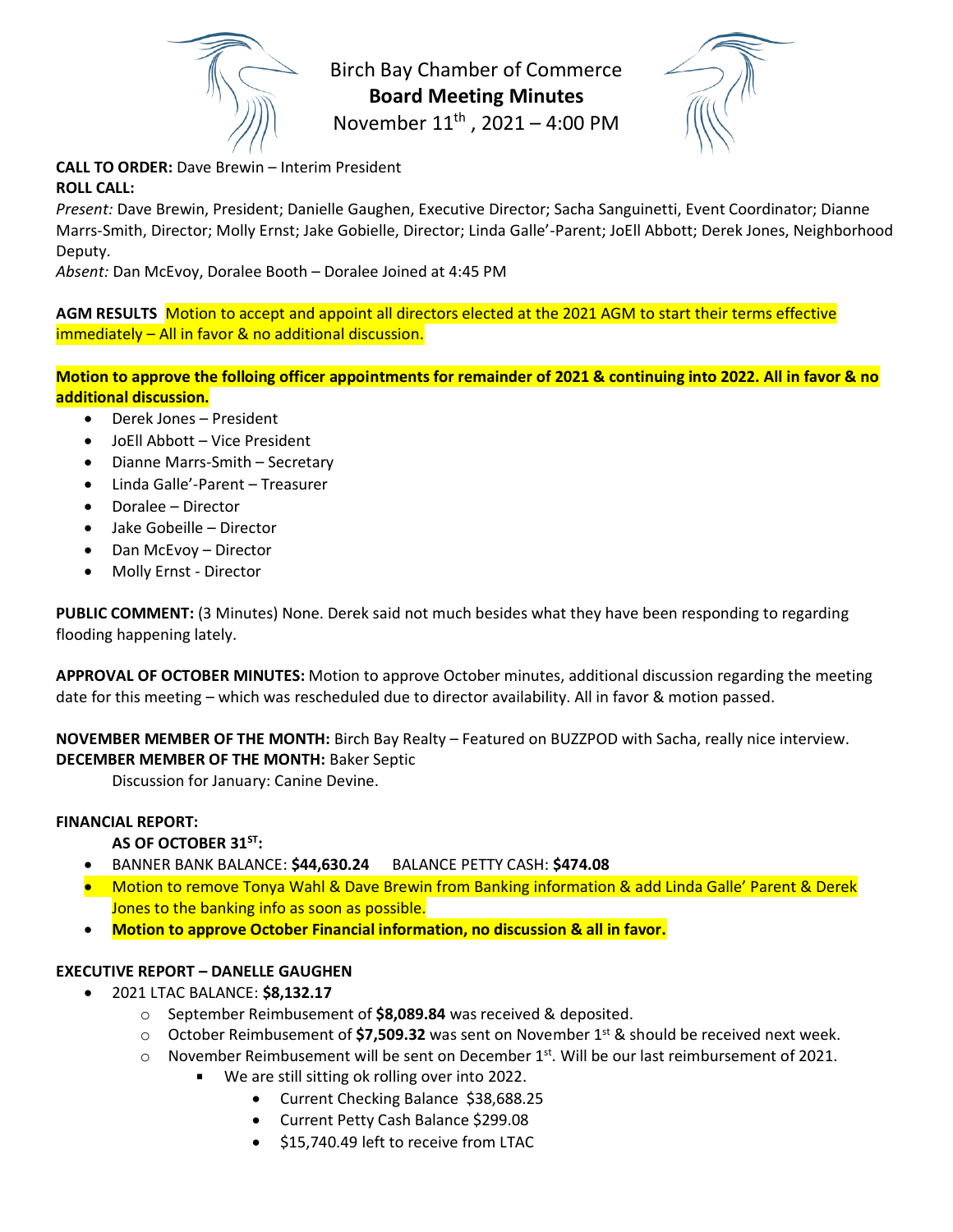

# Birch Bay Chamber of Commerce **Board Meeting Minutes** November 11<sup>th</sup>, 2021 - 4:00 PM

- Estimating \$12,500 in operating expenses for the remainder of November & December
- Estimating \$3,500 in year end events
- Estimating low \$1,000 of income from Polar Bear Shirts
- Estimating low \$4,000 in 2022 membership dues to come in.
- Rolling over with over \$43K which is great!
- $\circ$  Will receive \$110,000 from the County for 2022. Have draft contract in hand & we are on the agenda for the County Council Meeting on December 7<sup>th</sup>. Will receive docusign documents after that meeting.
- New Members: Linda Galle'-Parent, VIP Social Membership, Buds Garage, Small Business Membership, Impressions Hair Studio, Self Employed Membership & Dream Management LLC. (Danielle to update phone number on posting.)
	- o JoEll noted she has new members joining soon. Thank you!
- 2022 Membership Letters and Invoices were sent out this week letters sent to members who dropped in 2020 & 2021 to ask them to rejoin as well.
	- o Complementary memberships should be reconsidered for 2022.
		- Board Motioned & approved to remove Pape Rents & Whatcom Talk as complementary  $\mathbf{r}$ members.
		- $\mathbf{u}$ Board motioned & approved to add Smart Trips as complementary members – helped us with Bike Safety day in 2020 & will be helping us with this event again in 2022.
		- Board motioned & approved to continue Blaine Youth Sports's Complementary Membership in  $\mathbf{u}$ 2022.
		- Board motioned & approved to continue other Complementary Memberships with businesses we are still utilizing.
- 2022 Planning:
	- o Board Orientation & Stratigic Planning Session in mid January Will ask Guy Occhiogrosso to facilitate the meeting. Would be done in person. Thinking a Saturday would be ideal to work into everyone's schedules. Danielle will organize with Guy & communicate to the board.

# **EVENTS REPORT – SACHA SANGUINETTI**

- Halloween Trick-or-Treat on the Berm Recap very fun popular event, what to plan on that one again.
- Ring of Fire & Polar Bear Plunge Update
	- o eXp Realty sponsorship from Dave Hiller & Brooks Freidland
	- o Park Property not available
		- Sacha is working on alternative options possibly the Beach & Beach Cat Brewing. Will know  $\mathbf{H}^{\text{max}}$ more soon.
	- $\circ$  Possible selling in flares Molly noted in the past the Chamber could not SELL the flares due to insurance policy regarding this. Danielle & Sacha to double check.
- 2022 Event Planning
	- o Dates & Planning Currently planning of the following
		- Kite: June 18 & 19
		- Sand/Rollback: July  $30 + 31$  (car show on Sunday)
		- **National Night Out: August 2**
		- Discover Birch Bay Days: Aug 27 & 28
		- Halloween Trick-or-Treat Event.
	- o BBBPRD2 Funding Grant Application **Danielle & Sacha working on this and will be asking for the \$20K to help with events again for 2022.**
	- o Also looking for more sponsors for 2022.